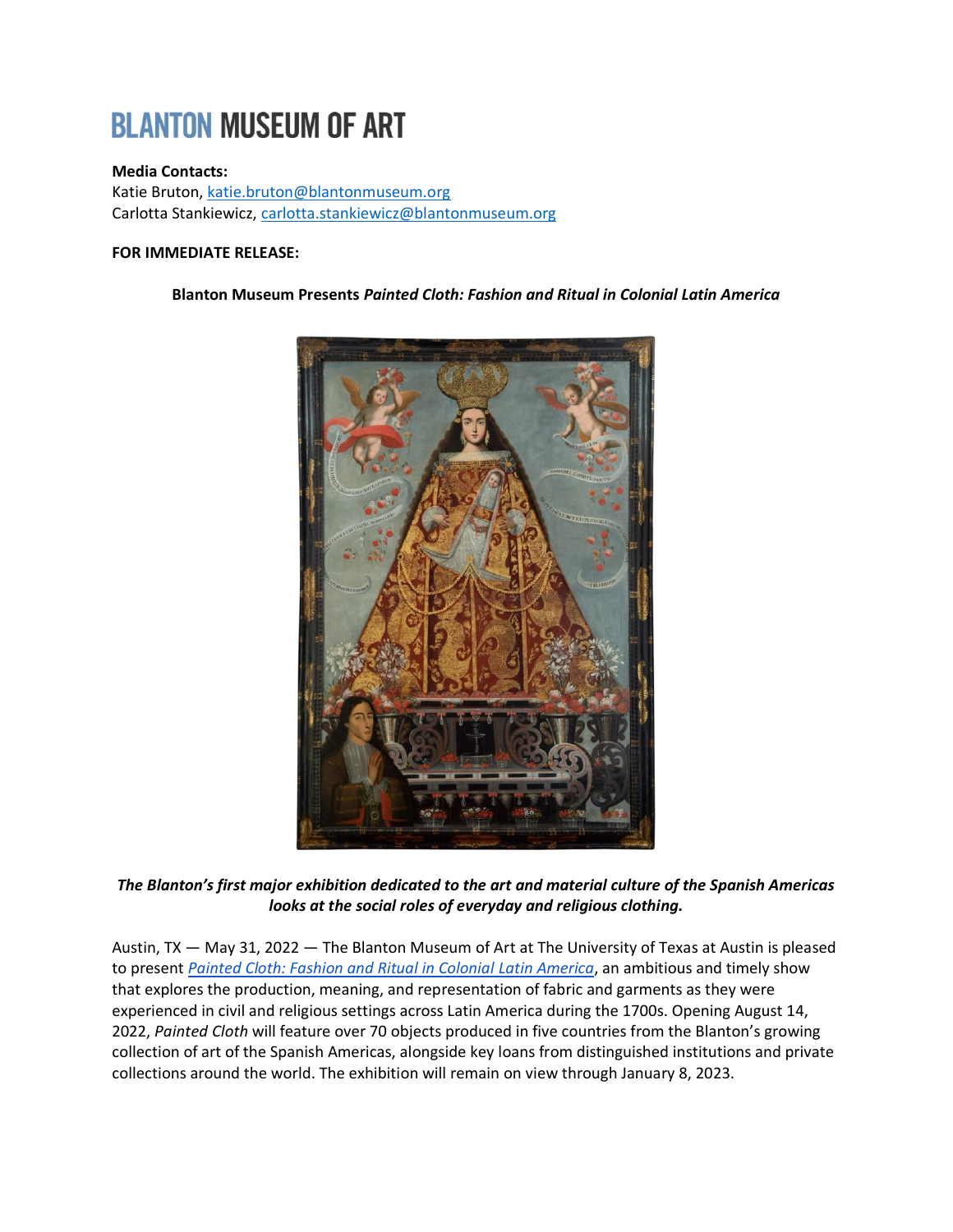"With the opening of *Painted Cloth*, we're thrilled to finally unveil the extraordinary exhibition made possible by our longstanding partnership with the Thoma Foundation, whose investment and belief in the Blanton over the years has strengthened our commitment to the study of art of the Spanish and Portuguese Americas," said Blanton director Simone Wicha. "Thanks to their support, the work of Rosario I. Granados, the first Marilynn Thoma Associate Curator, Art of the Spanish Americas, has advanced significant scholarship in this still underrepresented era of art history. The elaborate fabrics, fashion, and other richly textured works in this show are not only a feast for the eyes, they also will give our audiences a good look into everyday life during an era of dynamic cultural exchange and show how clothing—then as now—is so intertwined with our identities. Equally beautiful as it is insightful, *Painted Cloth* is sure to inspire conversations about race and colonialism's complex legacies and offer a greater understanding of this period in Latin America's history."

An unquestionable marker of identity, clothing distills complex relationships between race, gender, religion, and class. *Painted Cloth* reflects on the social roles of textiles and their visual representations, emphasizing how aesthetic traditions of Indigenous and European origin wove themselves into civil, religious, and artistic life at a time when the Spanish monarchy imposed their rule in the region.

As the title references, the exhibition foregrounds not only beautifully crafted garments and textiles, but also explores how the practice of depicting textiles in paintings, sculptures, prints, and furnishings created a visual artifice that captured their aesthetic, ritual, and commercial value. This interplay between objects and images courses through five visually striking sections: "Cloth Making," "Wearing Social Status," "Dressing the Sacred," "The Holiness of Cloth," and "Ritual Garments."

"Collectively, these groupings address how cloth and their representation in other media articulated narratives of social privilege and survival of cultural traditions, while also highlighting the mixed identity of colonial Latin America," said Rosario I. Granados, Marilynn Thoma Associate Curator, Art of the Spanish Americas. "Garments are a lens by which we can recognize the many inequalities and societal contradictions that characterized the social fabric of this contested era, which altered the lives of so many Indigenous communities, but also the beauty of the Spanish America's artistic production and thereby the diverse cultures of its peoples."

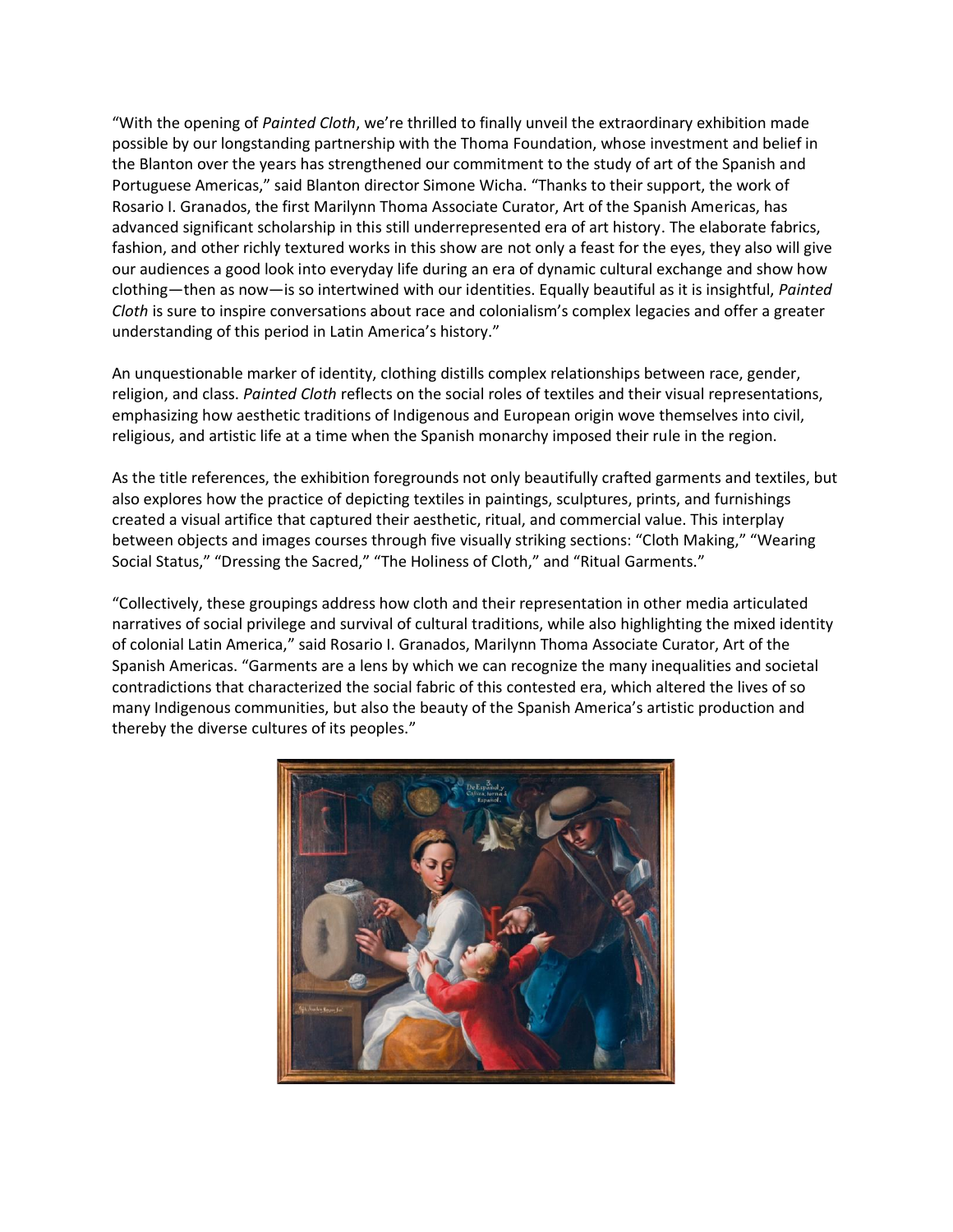#### **Cloth Making**

*Painted Cloth* begins with the manufacture and artistry of textiles in the 1700s. In the first section, titled "Cloth Making," works underscore how various kinds of European and Indigenous garments were manufactured, emphasizing the role persons of different social status played in the industry. Included are works from the only series of *casta* paintings (a Mexican artistic genre that documents mixed-race couples and their children according to a caste system defined by Spanish elites) to prominently showcase women as integral to the production of textile arts, from spinning and weaving wool to their work as seamstress and tailor's aids. In one example of this series by Mexican painter José Joaquín Magón, a woman makes bobbin lace, a costly material that was commonly imported from Europe and adopted in local attire.

The interlacing of foreign materials and traditions with local practices is also present in a set of silk swatches from Mexico. Sent with official reports to the King of Spain, these rare fabric samples show the production of block-print patterns inspired by textiles from India that signal the presence of highly skilled silk weavers in the New Spanish (Mexican) capital. The Cuzqueña painting *Virgen de los Sastres* [*Virgin of Tailors*] gives evidence that tailors, many of whom were of mixed-race descent, produced liturgical vestments made from imported European silks and brocades—examples of which are seen in the last section of the exhibition.

Many of the works in this section also address how Indigenous and Christian notions of the sacred were combined. Christian missionaries in the Andes popularized iconography that linked spiritual devotion with the labor involved in manufacturing cloth, circulating paintings that depicted the Virgin Mary or Holy Family undertaking artistic or industrious activities. By depicting Mary embroidering and spinning, the two paintings *La Casa de Nazareth* [*The House of Nazareth*] and *La Virgen niña hilando* [*The Child Mary Spinning*] make a connection between Christianity and the Indigenous cultures' regard for the sacred nature of textiles.



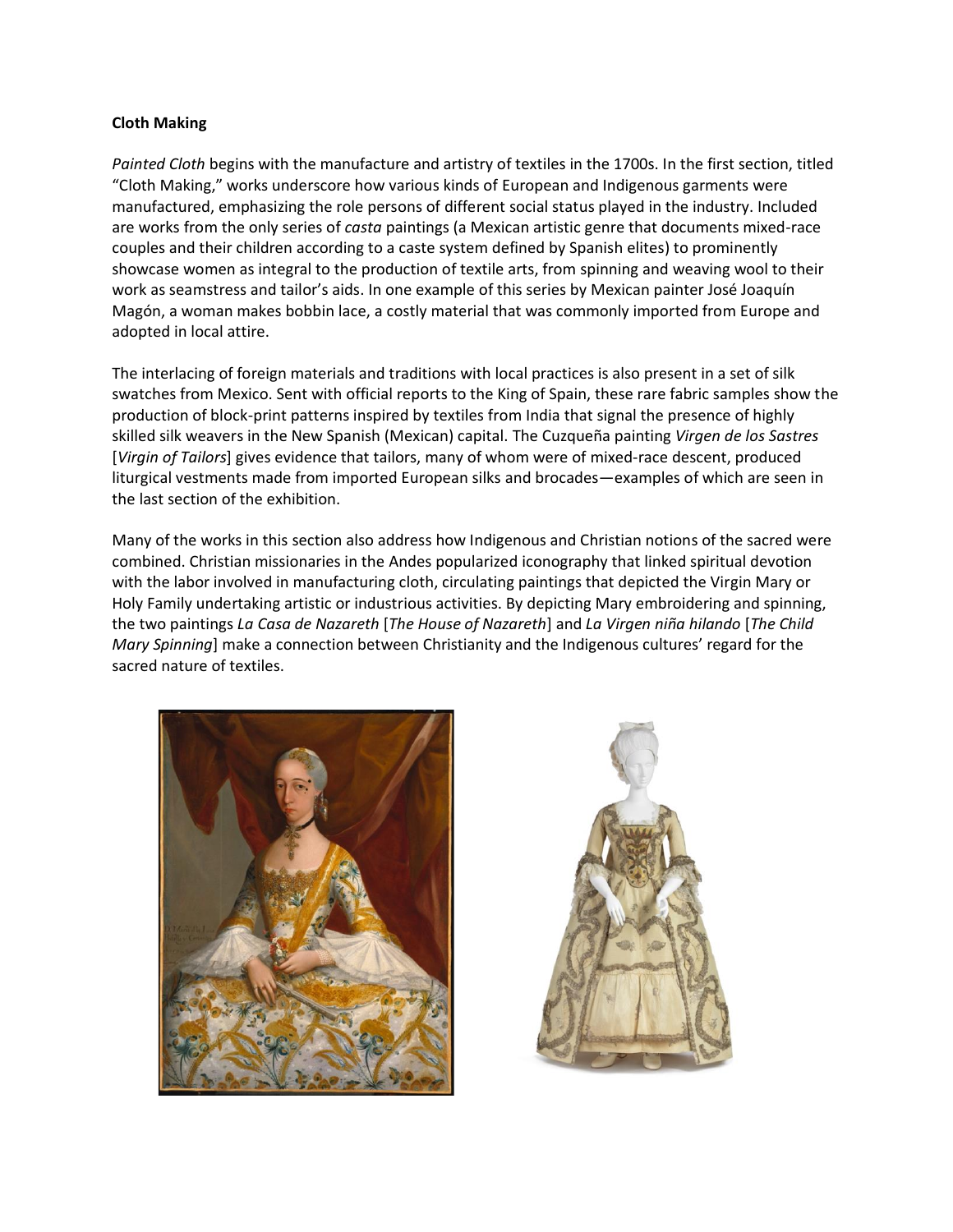#### **Wearing Social Status**

The second and largest section of the exhibition, titled "Wearing Social Status," explores how fashion codes determined social interactions and collective identities in terms of gender, race, and class. This is particularly visible in Mexican *casta* paintings and a unique series of Peruvian *mestizaje* paintings, on view in the U.S. for the first time, as well as in commissioned portraits—an increasingly popular genre in this period. Since few garments from the era have survived, such paintings, although ripe with artifices, serve as an invaluable source for the study of fashion and its social significance.

One of the most memorable features of this section is the pairing of painted garments in portraits with actual garments. Paintings of well-dressed Latin American sitters by Miguel Cabrera, one of the most celebrated and prolific artists of the period, demonstrate a desired social prestige, as evident in the great attention paid to the subject's dress. These costly dresses and elegant three-piece suits are in dialogue with similar European costumes, illustrating the influence of global trade as well as French fashion.

Clothing is also relevant in the portraits Indigenous elite commissioned to assert noble ancestry. The figure in *Inca Noblewoman*, notably dressed in an intricate *anuca*, or women's dress, resembles the first queen of the Inca dynasty, Mama Occllo. Such motifs and codes of dress establish the sitter's connection to Inca royalty and, as the inscription makes clear, her status as the first Christian Inca woman. In conversation with this portrait is a late 17th-century camelid wool *anacu* embroidered with mermaids, Inca queens, and traditional Andean geometric patterns, accompanied by a silver fastening pin known as a *ttipqui* or *tupo* incised with the imperial double-headed eagle. These artifacts offer examples of fusing Incan and European motifs to negotiate identity in a colonial environment.

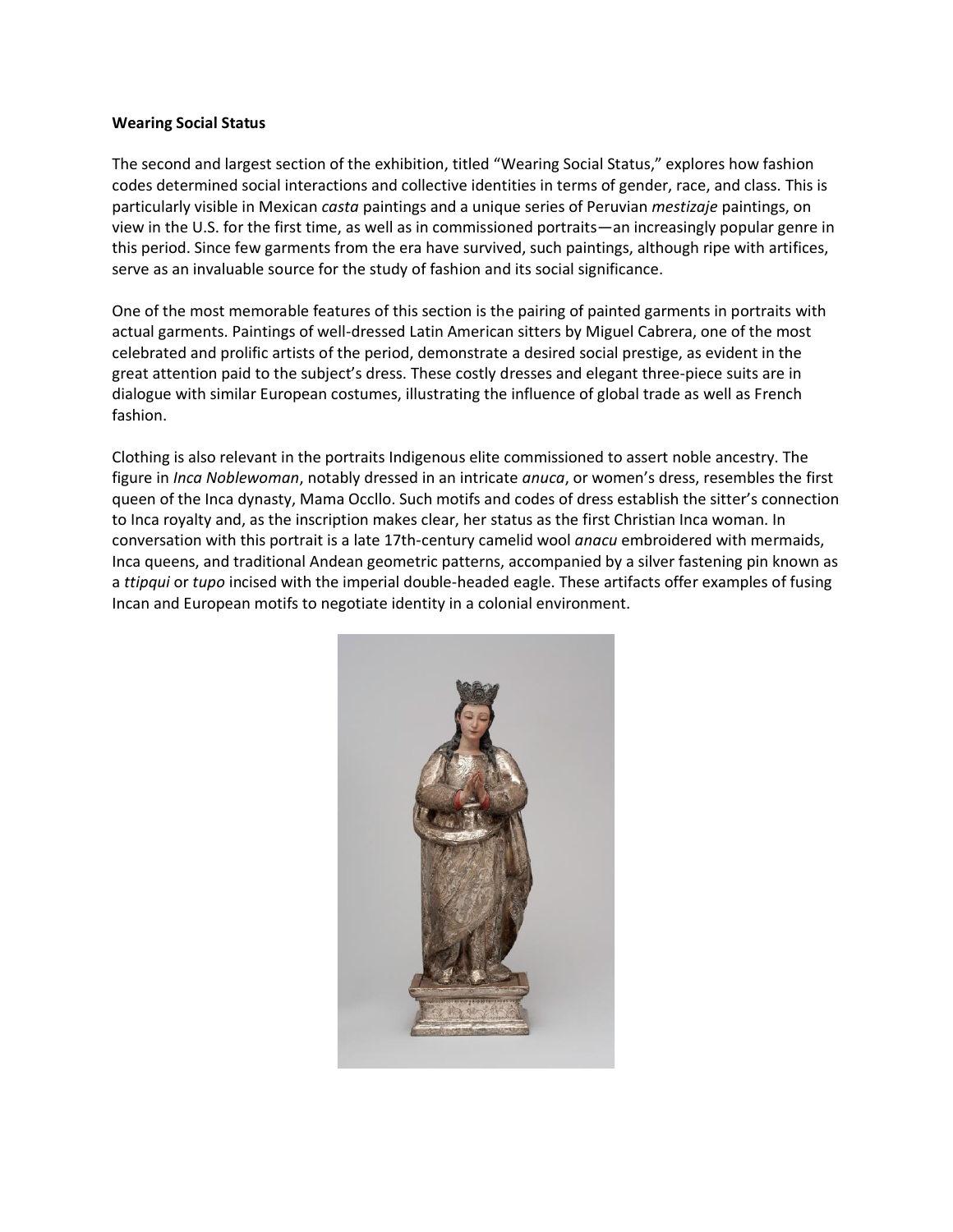#### **Dressing the Sacred**

The exhibition's third section, "Dressing the Sacred," exemplifies how religious material culture enhanced the experience of the holy for all social sectors. The use of fine materials in sacred objects amplified an object's visual appearance, and with it, its sacred aura, thereby facilitating conversion and enhancing devotional practice. This is particularly true of the fabrics placed on *imágenes de vestir*, or "dress images*.*" These simple wooden structures were explicitly made to be clothed in rich fabrics, like the satin mantle on view, embroidered in gold and silver threads for a statue of the Virgin Mary.

In other instances, real fabrics were imitated by modeled silver, as in an example of a devotional sculpture from Guatemala, a practice that continues in the Central American country today. Fabrication of reality was likewise achieved by replicating golden embroideries and brocade fabrics using *estofado,* a technique that involves applying gold leaf to wooden surfaces. In two paintings from the so-called Cusco School, respectively depicting St. Lawrence and St. Jerome, gilded details emphasize the richness of saintly garments.

Brimming with golden *brocades,* the large painting *Nuestra Señora de Belén con un donante* [*Our Lady of Bethlehem with a Donor*] bookends this section. The work, a brilliant example of a *verdadero retrato*, or "true portrait," depicts the 16th-century cult statue of Our Lady of Bethlehem of Cusco placed on a processional platform. Displayed in a dimly lit gallery that alludes to the painting's original display, viewers can get a sense of the effect such objects were intended to evoke.



## **Holiness of Cloth**

The fourth section, "Holiness of Cloth," illuminates how the actual depiction of fabric was central to images that were believed to be of miraculous nature. Cloth could provide material substance to help elucidate abstract notions of the divine, as in examples from the Cusco School of painting, which introduced Andean renditions of Catholic subjects.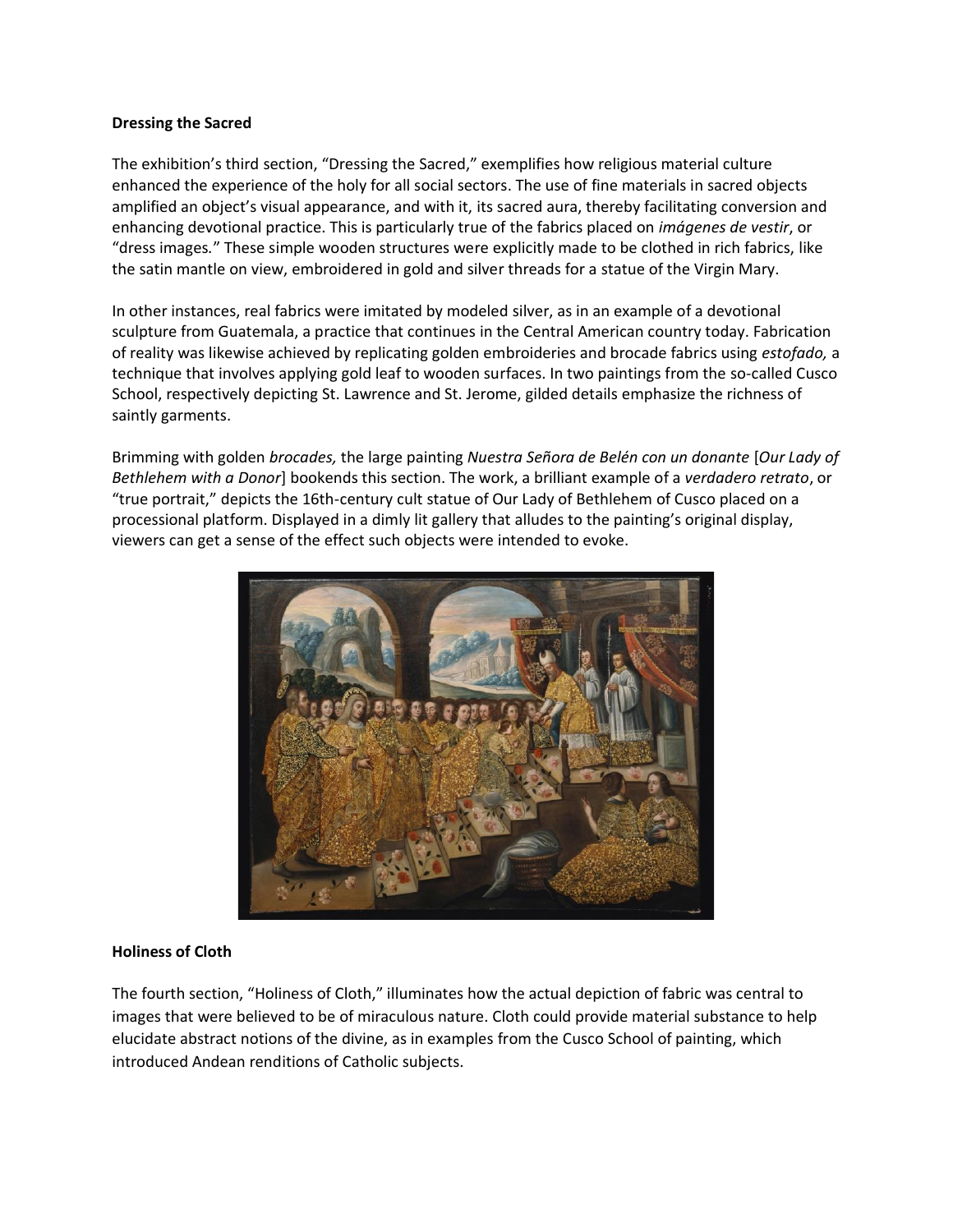The painting *Virgen del Carmen salvando a las almas del Purgatorio* [*Virgin of Carmel Saving Souls in Purgatory*] depicts the Virgin Mary with an open cloak—a familiar iconography across the Spanish Americas that symbolized protection. In a disparate work that renders the iconographic *Presentation of the Virgin Mary at the Temple*, tunics and mantles are gilded with *brocateado*, elaborate gold-brocade decoration, a technique characteristic of the Indigenous artistic production of Cusco.

In some cases, cloth becomes the divine itself, such as in Mexican painter José de Alzibar's two works, united and on display together for the first time in history. The first, a representation of Our Lady of Guadalupe, the national patron of Mexico, depicts the cloak of an Indigenous man where the sacred image was thought to have been miraculously imprinted. The second, *La Verónica*, depicts the Veil of Veronica, one of the most recognizable images in which cloth is represented as a vehicle for the holy.



## **Ritual Garments**

The final section of the exhibition, "Ritual Garments," focuses on the use of fabric in church interiors and ritual ceremonies as well as in the formation of clerical identities. Since much of the material used was extraordinarily delicate, prone to damage and decay, paintings of the era help reconstruct an understanding of the use of cloth.

The hierarchical position of Catholic clergy could be recognized by distinct, standardized liturgical clothing. A small glass painting from Bolivia details the repertoire of garments and accessories worn by priests, bishops, cardinals, and the pope, whereby the particular use of colors functioned as a key signifier of rank. In the case of the *chasuble*, the outermost vestment worn during the celebration of the Eucharist, four seasonal colors were used to represent the passage of time in the liturgical calendar. Although the chasuble was worn by the lowest rank of priest, the artifact on view from Mexico is crafted in fancy silks and embroidered with silken threads covered in silver and gold.

In the context of the Catholic church, the altar is an important ritual site; in the Spanish Americas it was lavishly decorated, as visual depictions like *Misa frente al Cristo de los Temblores* [*Masses before Christ of the Earthquakes*] convey. Like many works that depicted ideal Masses, this painting was created for a private home and painted from the view of a churchgoer to direct focus to the fine textiles and silverware covering the altar. On occasion, a less costly "painted cloth" instead decorated the altar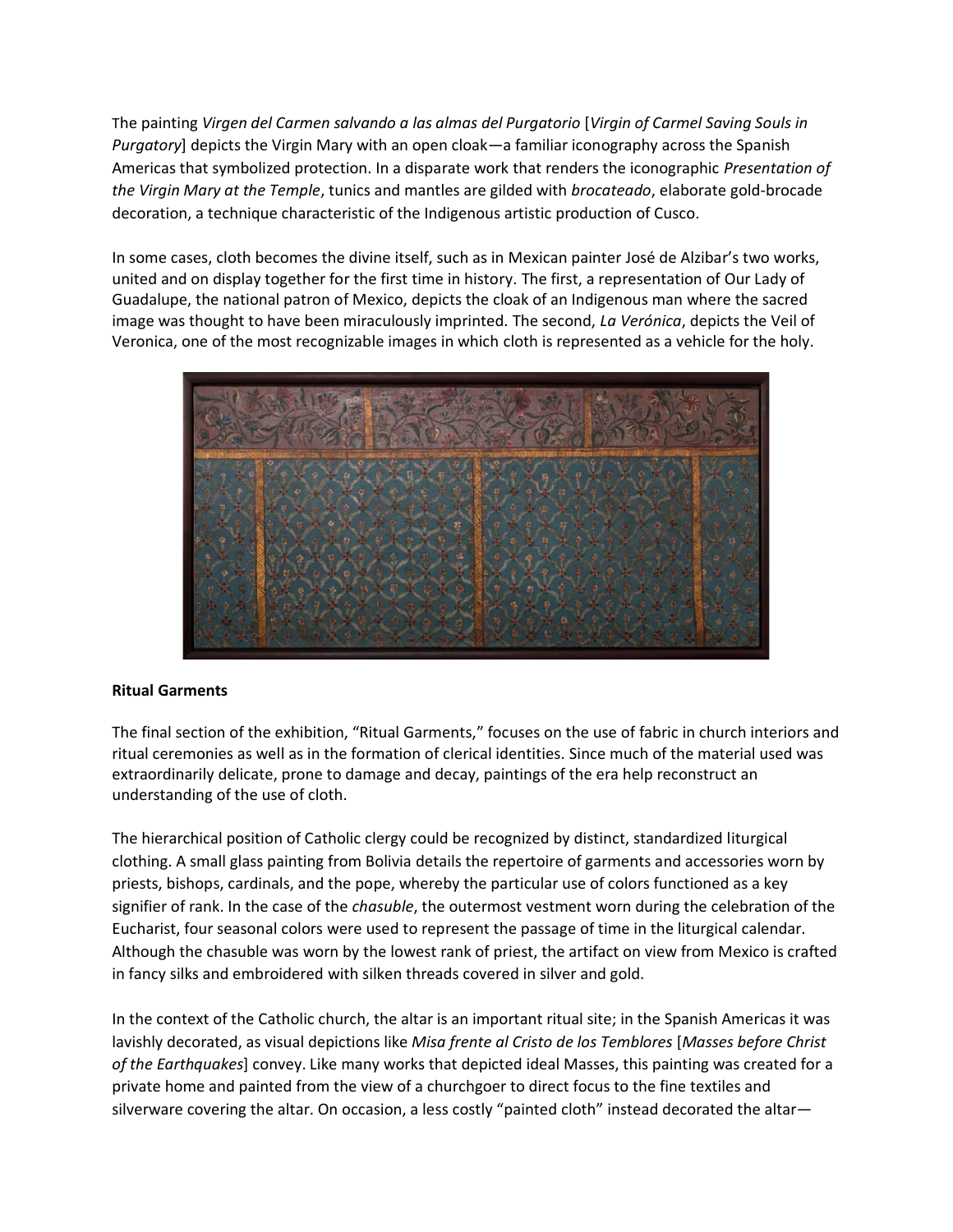exemplified by a canvas altar cloth with floral designs that mimic actual textiles. In contrast, a Guatemalan processional banner created entirely from silver emphasizes the use of even valuable materials to imitate cloth and create visual artifice.

"*Painted Cloth* rejoices in the artifice of the visual arts to uncover the complexities of human nature," concluded Granados. "Together, I hope these stunning artworks and artifacts encourage reflection on values of the past and shed new light on the factors that have shaped contemporary Latin American experience."

*Painted Cloth* includes works from the Blanton's collection, including from the recently acquired Huber Collection, and loans from: Benson Latin American Collection, The University of Texas at Austin; Brooklyn Museum of Art, New York; Carl & Marilynn Thoma Collection, Chicago and Santa Fe, NM; Colección Andrés Blaisten, Mexico City; Colección Barbosa Stern, Lima; Denver Art Museum; Hispanic Society of America, New York; Museo Franz Mayer, Mexico City; Museo de Arte de Lima; Museo Pedro de Osma, Lima; Museo de América, Madrid; Museo Nacional de Antropología, Madrid; Los Angeles County Museum of Art; San Antonio Museum of Art; Witte Museum, San Antonio.

A bespoke catalogue for the exhibition, edited by Granados, will be published by The University of Texas Press in July and is [available for pre-order.](https://utpress.utexas.edu/books/blanton-painted-cloth) It features essays by Granados, Ana Paulina Gámez Martínez, Julia K McHugh, Ricardo Kusunoki Rodríguez, Patricia Díaz Cayeros, and Maya Stanfield-Mazzi.

*Painted Cloth: Fashion and Ritual in Colonial Latin America* is organized by the Blanton Museum of Art.

Lead funding for this exhibition and accompanying catalogue is provided by the Carl & Marilynn Thoma Foundation and a major grant from the National Endowment for the Humanities: Democracy demands wisdom, with additional support from the Scurlock Foundation Exhibition Endowment.





**NATIONAL** ENDOWMENT **FOR THE HUMANITIES** 

Any views, findings, conclusions, or recommendations expressed in this exhibition do not necessarily represent those of the National Endowment for the Humanities.

## **Public Programs**

*Casta* by Salvage Vanguard Theater October 20, 22, 23, 27, 29, & 30 | 2 p.m. CT

During the run of *Painted Cloth*, Austin's experimental Salvage Vanguard Theater will perform *Casta*, a multi-lingual performance featuring music, puppetry, and dance. Adrienne Dawes' MAP Fund and National Endowment for the Arts grant-winning performance piece is inspired by the Mexican 18thcentury genre of *casta* paintings. Performances will take place in the Blanton's Rapoport Atrium and are included with admission.

Symposium: *The Fabric of the Spanish Americas*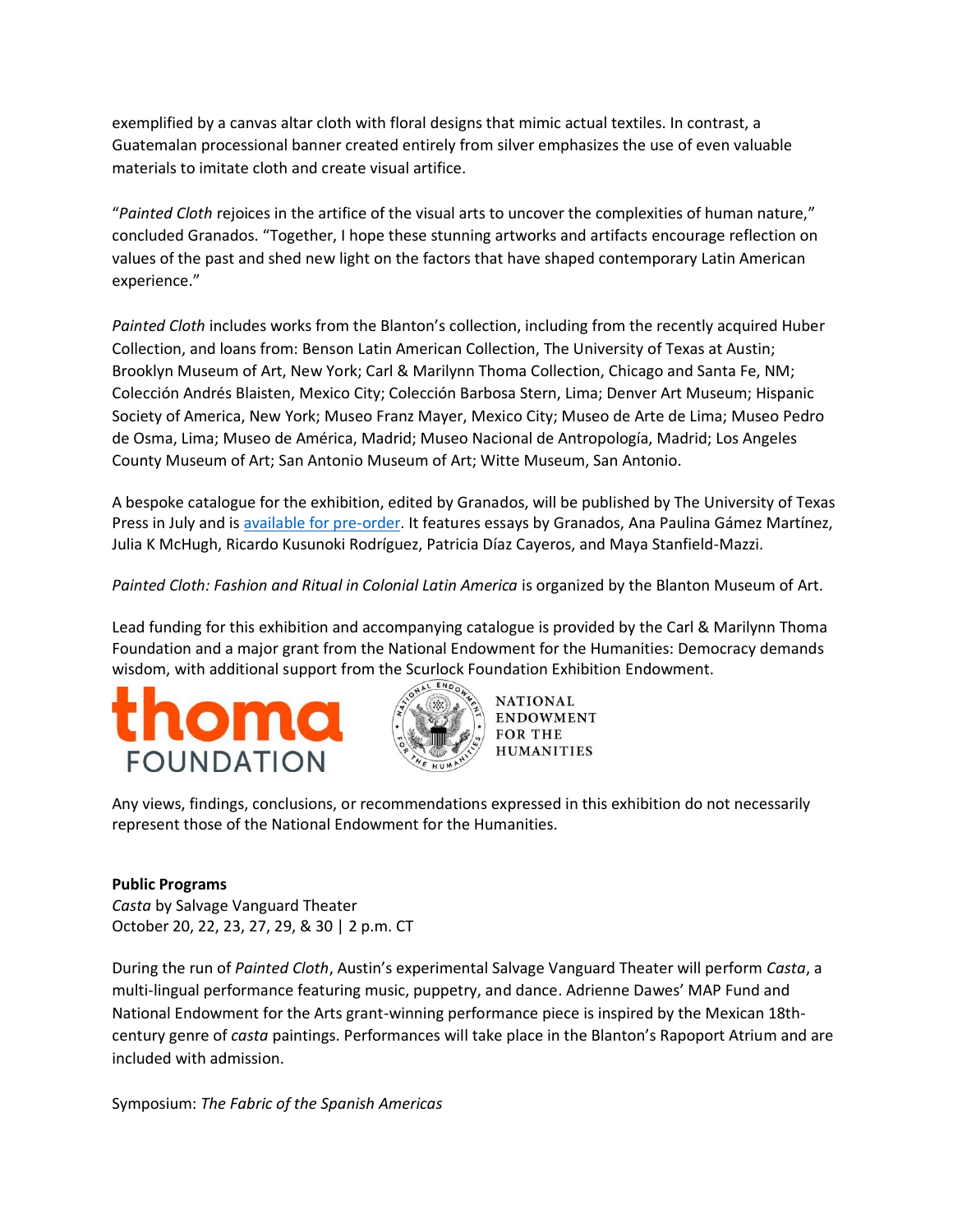Friday, October 21, 2022 | 9:00 a.m.–3:00 p.m. CT (via Zoom)

Organized in tandem with *Painted Cloth*, this symposium will bring together scholars from Colombia, Mexico, the U.K., and the U.S. to further explore the social role of textile arts in colonial Latin America. The keynote will be delivered by Dr. Elena Phipps and speakers include historians Tamara J. Walker and Meha Priyadarshini and fashion historian James Middleton. The round table discussion will feature art historians Laura Beltrán-Rubio, Martha Sandoval, and Leslie Todd.

Distinguished Visiting Speakers in the Art of the Spanish Americas series: *Preserving 18th-Century Textiles*  Thursday, September 22, 2022 | 5:00 p.m. CT (via Zoom)

With Laura Garcia-Vedrenne (Fine Arts Museums of San Francisco) and Mónica Solórzano Gonzales (Universidad Nacional Mayor de San Marcos, Lima)

*Indigenous Textiles Today* Thursday, November 3, 2022 | 5:00 p.m. CT (via Zoom)

With Nilda Callanaupa Alvarez (Centro de Textiles Tradicionales del Cusco, Peru) and fashion designer Alberto López Gómez (K'uxul Pok')

More details and information on public programs will be made available at blantonmuseum.org/events.

###

#### **About the Blanton Museum of Art**

Founded in 1963, the Blanton Museum of Art holds the largest public collection in Central Texas with more than 21,000 objects. Recognized as the home of Ellsworth Kelly's *Austin*, its major collecting areas are modern and contemporary U.S. and Latin American art, Italian Renaissance and Baroque paintings, and prints and drawings. The Blanton offers thought-provoking, visually arresting, and personally moving encounters with art.

Image Captions:

*Nuestra Señora de Belén con un donante* [*Our Lady of Bethlehem with a Donor*], Cusco, 18th century, oil with gold leaf on canvas, 105 1/4 x 73 x 2 1/2 in., Collection of the Carl & Marilynn Thoma Foundation

José Joaquín Magón, *De Español, y Castiza, torna á Español*, Puebla, Mexico, circa 1770, oil on canvas, 35 13/16 × 45 1/4 in., Museo Nacional de Antropología, Madrid (Photo: Javier Rodríguez Barrera)

(Left) Miguel Cabrera, *Doña María de la Luz Padilla y Gómez de Cervantes*, circa 1760, oil on canvas, 43 x 33 in., Brooklyn Museum, Museum Collection Fund and Dick S. Ramsay Fund; (Right) Woman's dress and petticoat (*robe à la française*), England, circa 1770, silk plain weave (*faille*) with metallic thread supplementary-weft patterning and metallic thread bobbin lace, *robe à la française* center back length 52 5/8 in.; petticoat center back length 33 5/8 in., Los Angeles County Museum of Art, Costume Council Fund (photo: © Museum Associates/LACMA)